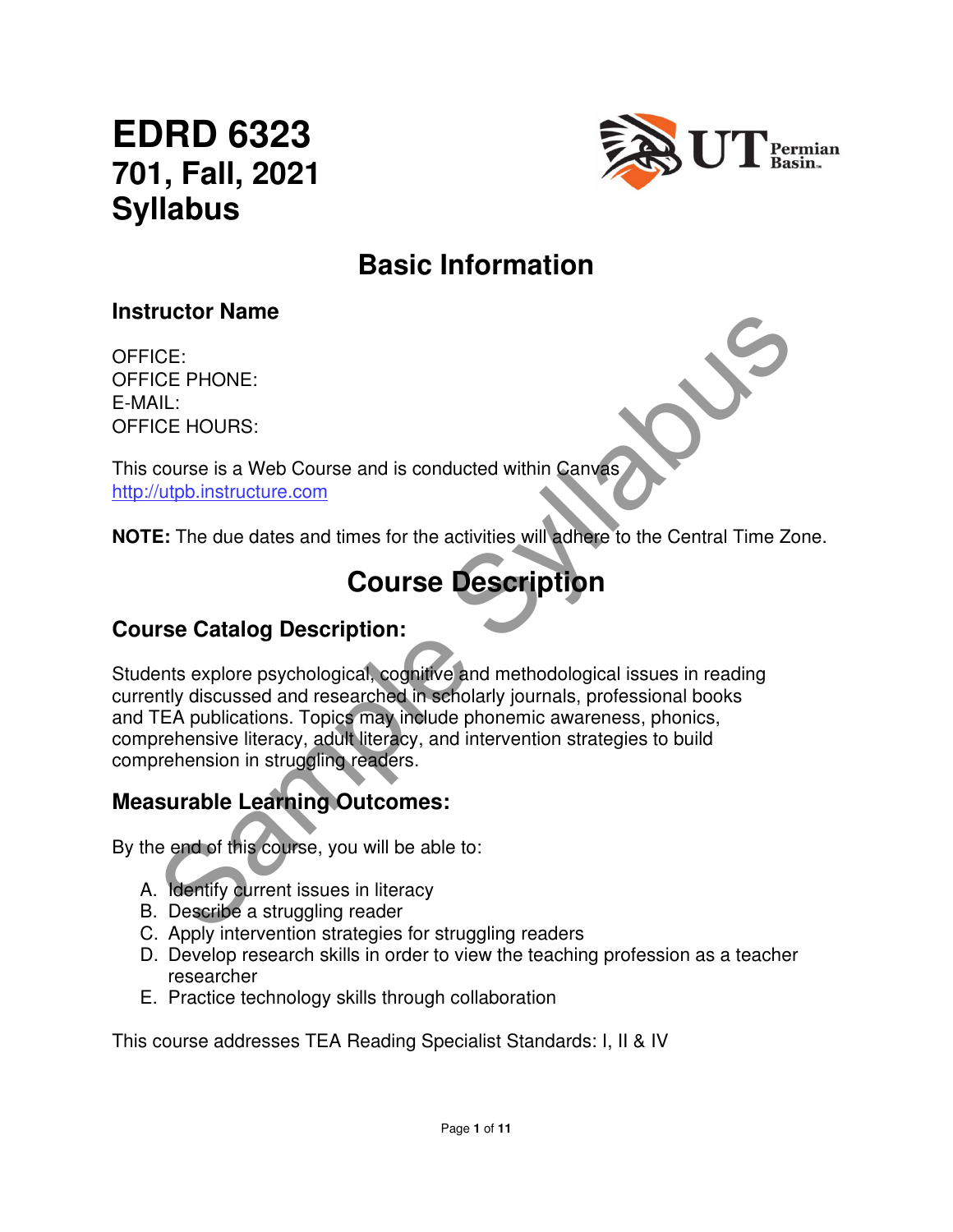This course addresses the following ILA Reading Specialist Standards: 1.1, 1.4, 2.3 & 5.3

#### **Prerequisites:**

Admission into graduate program or have post-baccalaureate status AND either EDRD 6318 or EDRD 6319 or permission from the professor

## **Materials**

#### **Required Materials:**

Beers, K., Probst, R. & Rief, L. (2007). Adolescent literacy: Turning promise into Practice. Heinemann. ISBN: 978-0-325-01128-9

uired Materials:<br>
S. K., Probst, R. & Rief, L. (2007). *Adolescent literacy: Turning promise into*<br> *Practice.* Heinemann. ISBN: 978-0-325-01128-9<br>
Muentory assessment: So what do I do now? 3<sup>rd</sup> ed. Pearson. ISBN: 978-13-Caldwell, J.S. & Leslie, L. (2013). Intervention strategies to follow informal reading Inventory assessment: So what do I do now? 3rd ed. Pearson. ISBN: 978-13- 290708-8

#### **Recommended Materials:**

Morris, D. (2008). Diagnosis and correction of reading problems. Guilford Press.

This is an optional text that is useful for this course and others in the literacy program.

TK20 account: this allows for easy tracking of hours and a way to store selected assignments electronically

### **Other materials:**

Internet, computer with webcam (Chrome Books will not work)

## **Important Academic Dates**

UTPB Academic Calendar

## **Course Overview**

**Journal: (Objectives A & B) (TEA I &IV) (ILA1.1 &1.4) (worth 50 points)** 

The summary / reflective journal in the form of Cornel Notes serves as an exam over your reading assignments.

#### **Strategy Project: (Objective: C) (TEA I, II & III) (ILA 2.3) (worth 50 points)**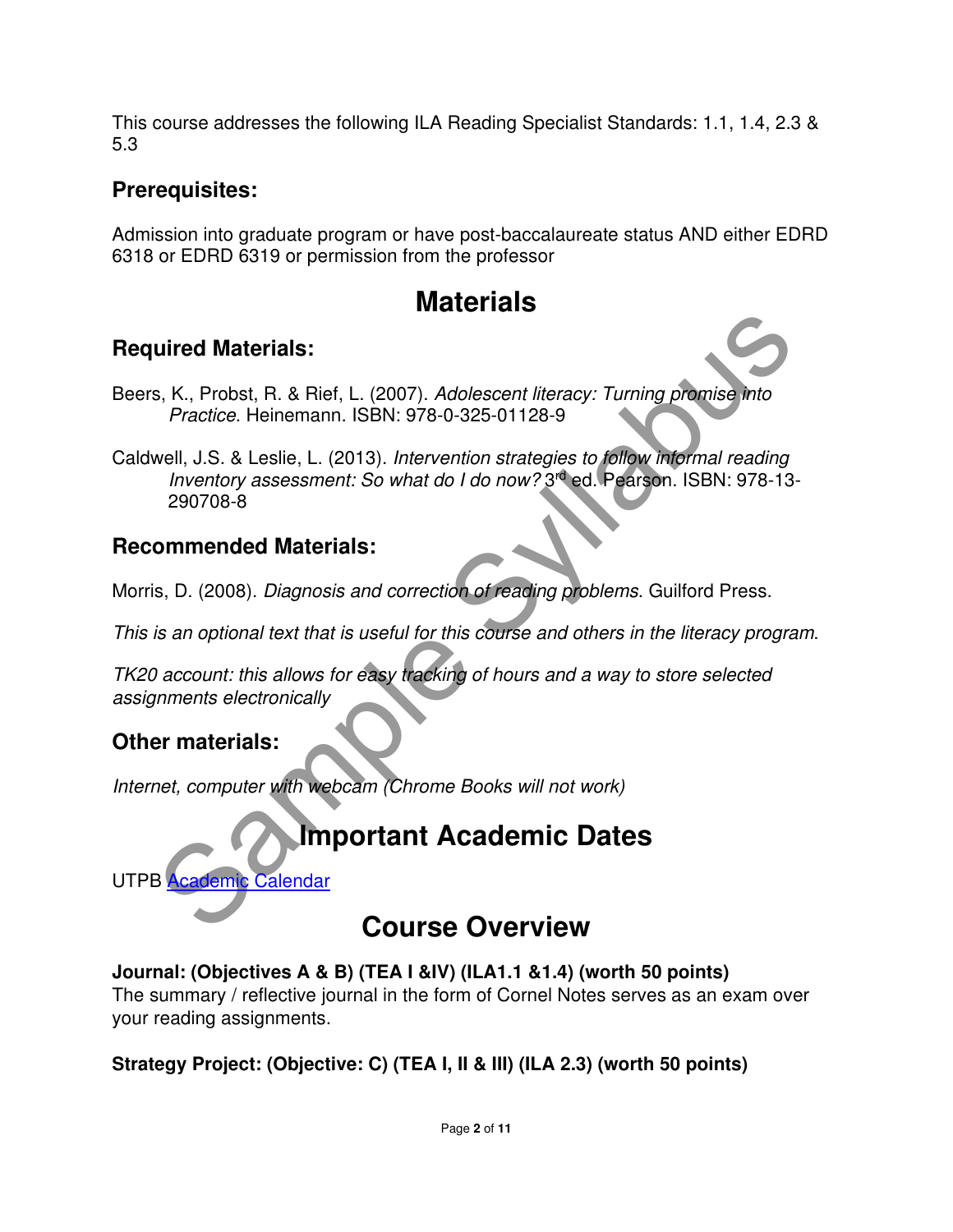In *Intervention Strategies*, you will find a section of suggested strategies that are useful for each chapter topic. You will browse through the chapters and choose a strategy that you find most useful. You will reformat the strategy you select using your own words and by following the guidelines in the resource file for this course.

#### **Discussions: (Objectives: A, B & E ) (TEA I, II & IV) (ILA 1.4 & 5.3) (worth 50 points)**

You will be accountable for your activity in the discussions. You will respond to selected prompts from reading assignments at 5 points during the semester.

#### **Amber Project: (Objectives: B, C & D) (TEA I, II & IV) (ILA 1.1, 2.3 & 5.3) (worth 50 points)**

This is a critical thinking project. It allows you to explore what you have learned in the course by applying your knowledge of the research foundations and issues addressed in the course as you design an intervention program for the character Amber. It allows you to apply your diagnostic abilities to the picture book Amber on the Mountain.

#### **Technology Lesson: (Objectives: C, D & E) (TEA I, II & IV) (ILA 1.1 & 5.3) (worth 50 points)**

ples noni eading assignments at 3 points during the seniester.<br>
Sample Seniester.<br>
Sample Seniester.<br>
Samplying your knowledge of the research foundations and issues addresses<br>
courses a you design an intervention program This is an opportunity to design a technology project that can be used in your classroom. You will include two categories of applicable websites that apply to your project: 1) websites that are focused on teacher professional development and 2) websites that are safe for children to use. You will develop a 1 to 3 day lesson plan that employs technology. It needs to require student interaction with both peers and teacher.

### **Grading:**

| <b>Course Activity</b>   | <b>Points</b> |
|--------------------------|---------------|
| Journal                  | 50            |
| Strategy                 | 50            |
| Discussions (5)          | 50            |
| <b>Amber Project</b>     | 50            |
| <b>Technology Lesson</b> | 50            |
| Total                    | 250           |

**Grading Scale:**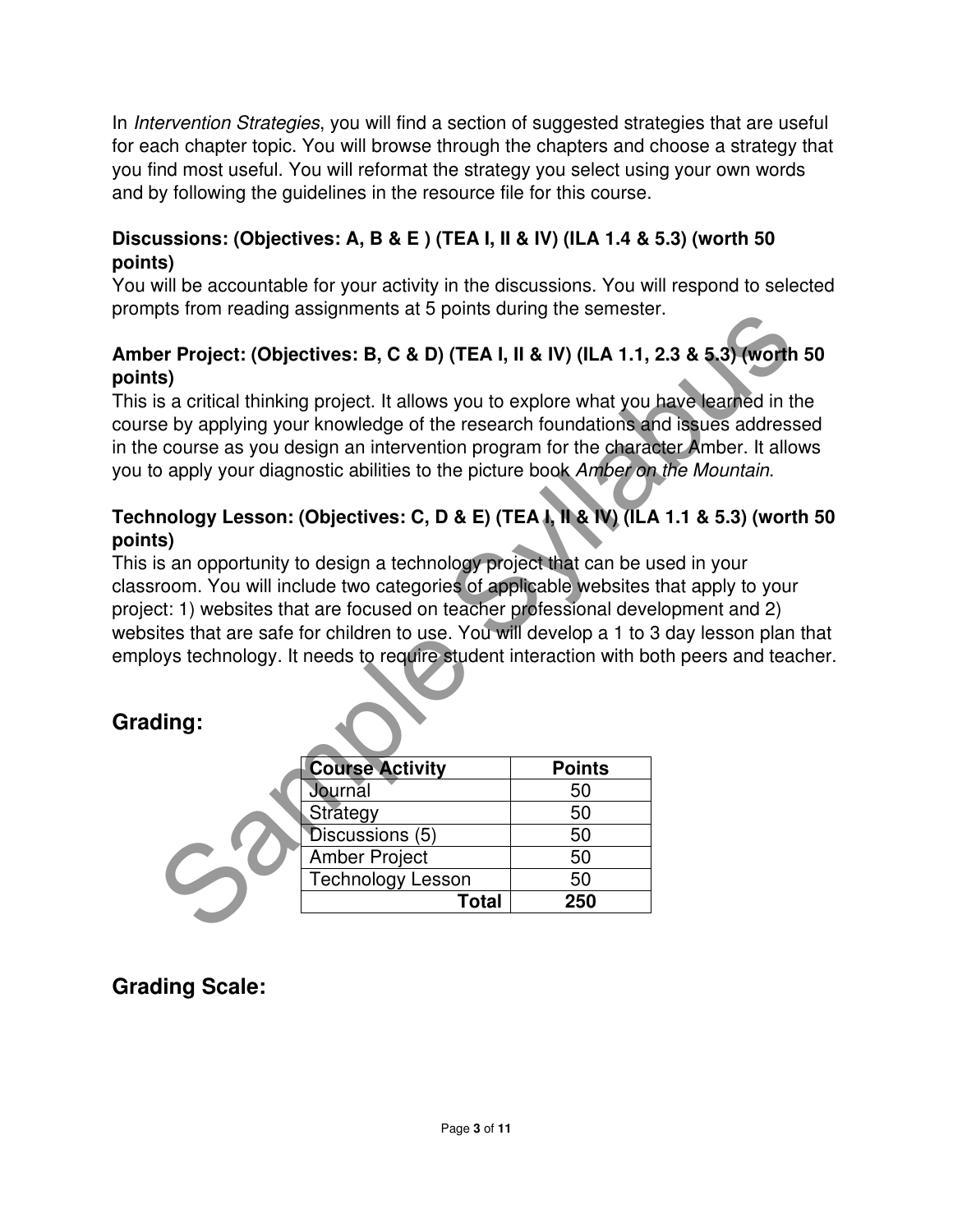| <b>Grade Range</b>   | <b>Letter Grade</b> |
|----------------------|---------------------|
| 186 points or more   |                     |
| 170-185 points       |                     |
| 154-169 points       |                     |
| Less than 154 points |                     |

\*Unless otherwise stated, all materials, activities, and assessments are required and are not optional.

#### **Communication, Grading & Feedback:**

Sample State Controller and the state of the state of the state of the state of the state of the contacted via email, carvas, during office hours and phone. I try to respond ages within 24 hours. You will receive a respons I can be contacted via email, canvas, during office hours and phone. I try to respond to messages within 24 hours. You will receive a response in 48 hours. The turnaround time on grades is a week. Check Canvas often. Feedback will either be written on assignments or a note in Canvas. I will be very engaged in your learning by participating in discussions, having office hours (both physical and virtual), Zoom meetings and posting weekly announcements.

#### **Time Management:**

A student should expect to spend three hours on preparation and learning assignments for every semester credit hour. If a class is a 3-semester credit hour class, it is expected that a student should spend about 9 hours out of class on assignments in addition to 3 hours of in-class time for a total of about 12 hours per week to obtain an "A" in a class. It is important to develop a Time Management Plan to be successful.

## **Policies**

## **Discussion Board**

Discussion Board is primarily for discussing course related topics and issues. Best practices are:

- Read all message postings in online discussion.
- Respond to the question directly
- Reply to minimum of two other student posts.
- Use a person's name in the body of your message when you reply to their message.
- Avoid postings that are limited to 'I agree' or 'great idea', etc.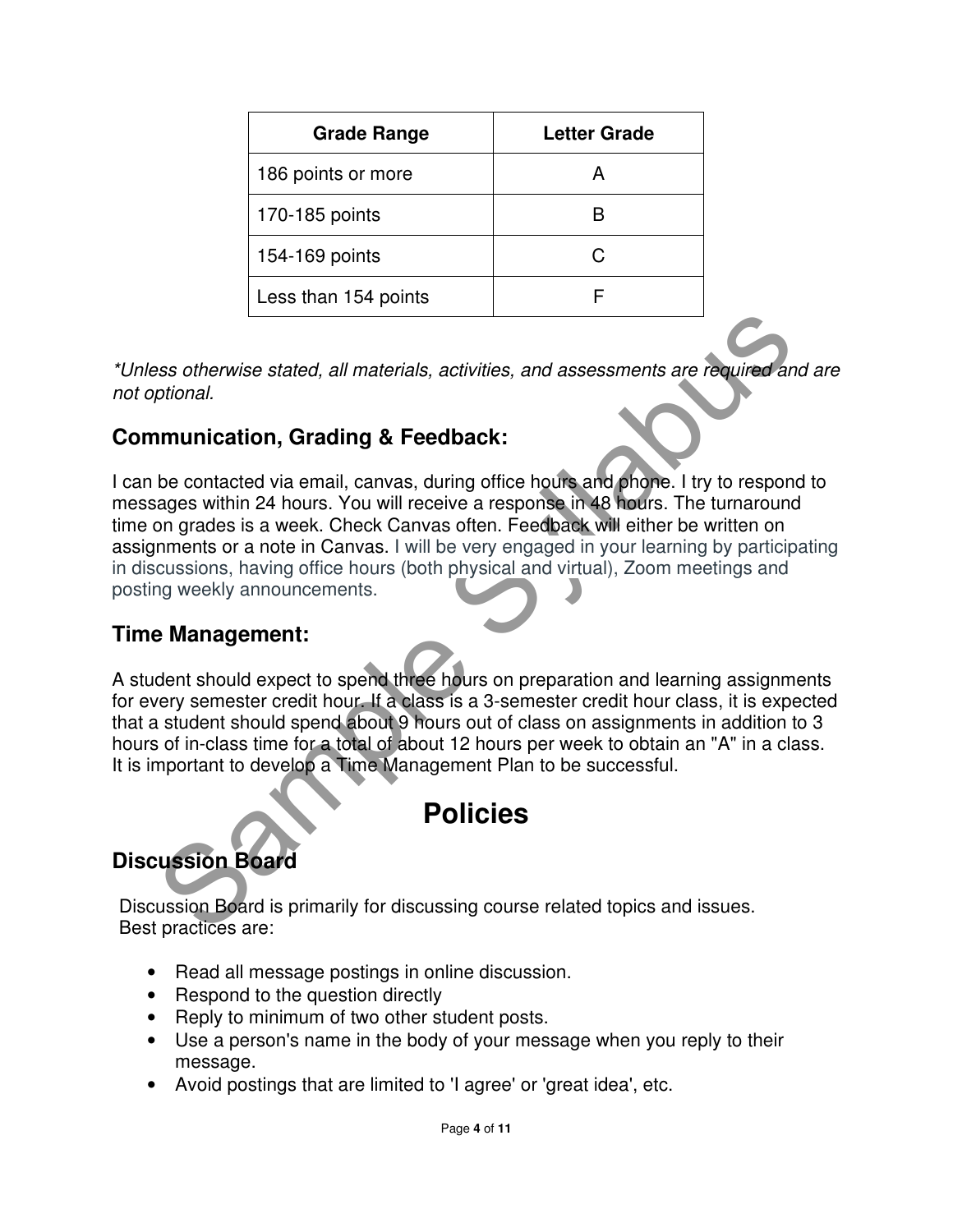- Ensure responses to questions are meaningful, reflective.
- Support statements with concepts from course readings, refer to personal experience, examples.
- Follow **Rules of Behavior (below).**

#### **Rules of Behavior**

Discussion areas are public to every student in this class (including your instructor) who will see what you write. Please pay attention to the language you use and adhere to the following guidelines:

- Do not post anything too personal.
- Do not use language that is inappropriate for a classroom setting or prejudicial in gender, race, or ethnicity.
- Do not use all caps in the message box unless you are emphasizing (it is considered shouting).
- Be courteous and respectful to other people on the list
- Do not overuse acronyms like you would use in text messaging. Some of the list participants may not be familiar with acronyms.
- Use line breaks and paragraphs in long responses.
- Write your full name at the end of the posting.
- Be careful with sarcasm and subtle humor; one person's joke is another person's insult.

## **Make-Up/Late Submission Policy**

Exercise and paragraphs in long casponess.<br>
The card address to the structure of the language you use and address to<br>the what you write. Please pay attention to the language you use and address to<br>
Do not use language that All course activities must be submitted before or on set due dates and times. 5 points will be deducted PER DAY for any assignment turned in late. If the student is unable to abide by the due dates and times, it is their responsibility to contact the instructor immediately.

### **Academic Dishonesty/Plagiarism/Cheating**

The academic community regards academic dishonesty as an extremely serious matter, with serious consequences. Any effort to gain an advantage not given to all students is dishonest whether or not the effort is successful. Any suspicion of academic dishonesty will be reported and investigated. A student who engages in scholastic dishonesty that includes, but is not limited to cheating, plagiarism, and collusion will receive an "F" for the course.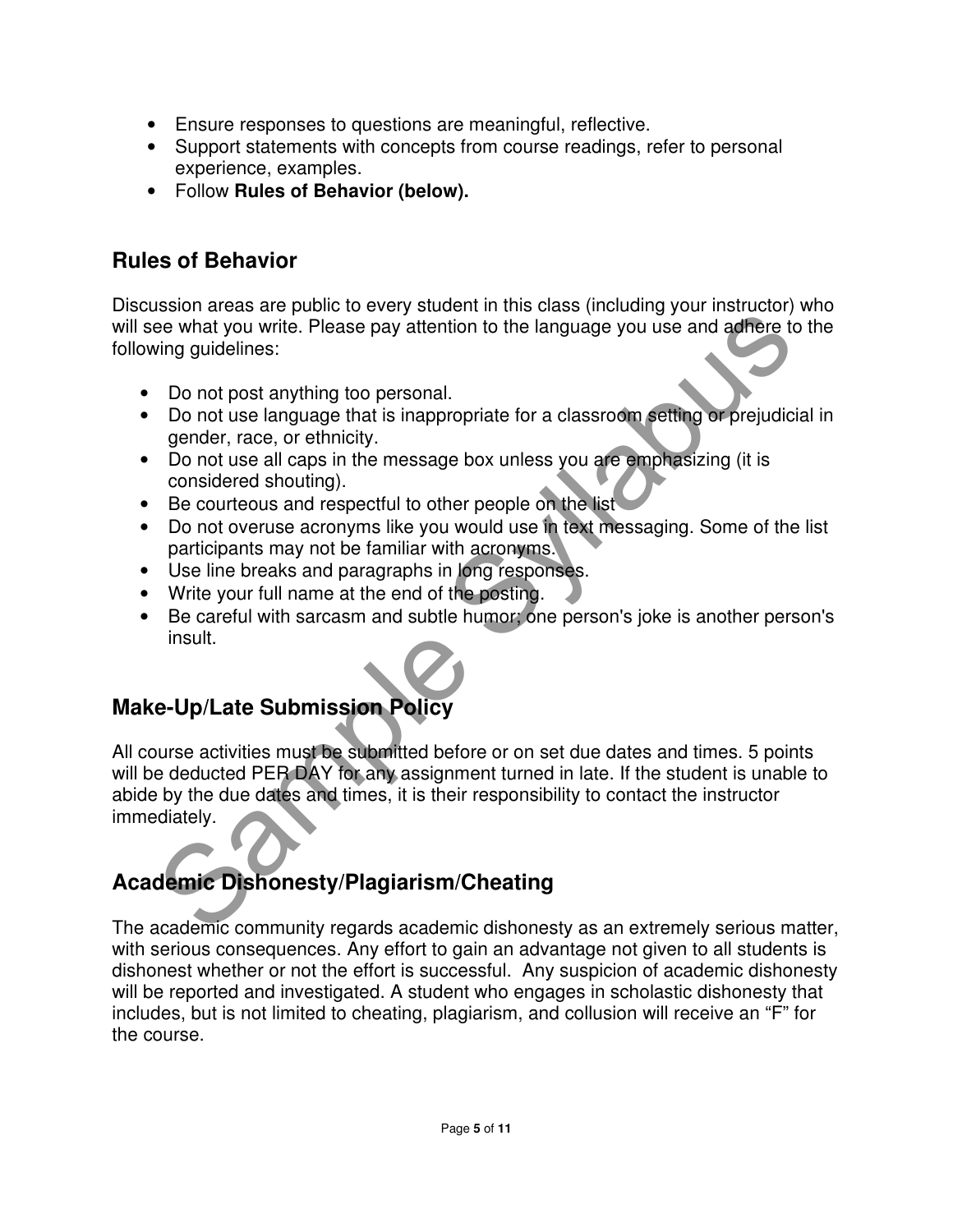All persons involved in academic dishonesty will be disciplined in accordance with University regulations and procedures. For complete information on UTPB student conduct and discipline procedures consult the University's Handbook:Scholastic Dishonesty.

**Academic dishonesty** includes, but is not limited to cheating, plagiarism, collusion, falsifying academic records, misrepresenting facts, the submission for credit of any work or materials that are attributable in whole or in part to another person, taking an examination for another person, any act designed to give unfair advantage to a student such as, but not limited to, submission of essentially the same written assignment for two courses without the prior permission of the instructor, or the attempt to commit such acts.

as, but not limited to, submission of essentially the same written assignment for<br>courses without the prior permission of the instructor, or the attempt to commit su<br>tarism includes, but is not limited to the appropriation **Plagiarism** includes, but is not limited to the appropriation of, buying, receiving as a gift, or obtaining by any means material that is attributable in whole or in part to another source, including words, ideas, illustrations, structure, computer code, other expression and media, and presenting that material as one's own academic work being offered for credit.

### **Attendance and Class Participation**

Regular and active participation is an essential, unmistakably important aspect of this online course. Students will log on a minimum of three times every seven days. All students are expected to do the work assigned, notify the instructor when emergencies arise.

## **Tracking**

Learning management systems have tracking features. Statistics are collected that quantifies how often and when students are active in the course and provides information if the student has accessed different pages of the course.

## **Absenteeism**

All the course activities have set dates to be completed and submitted. After the due dates the activities will not be available for the students. Not logging into an online course is considered absenteeism. Contact instructor immediately in case of emergency medical situation.

## **Course Incomplete/Withdrawal/Grade Appeal**

All students are required to complete the course within the semester they are signed up. Incomplete grades for the course are rarely given, will only be granted if the student provides a valid, documented excuse for not being able to complete the course on time, and has contacted the instructor prior to the scheduled last class to request an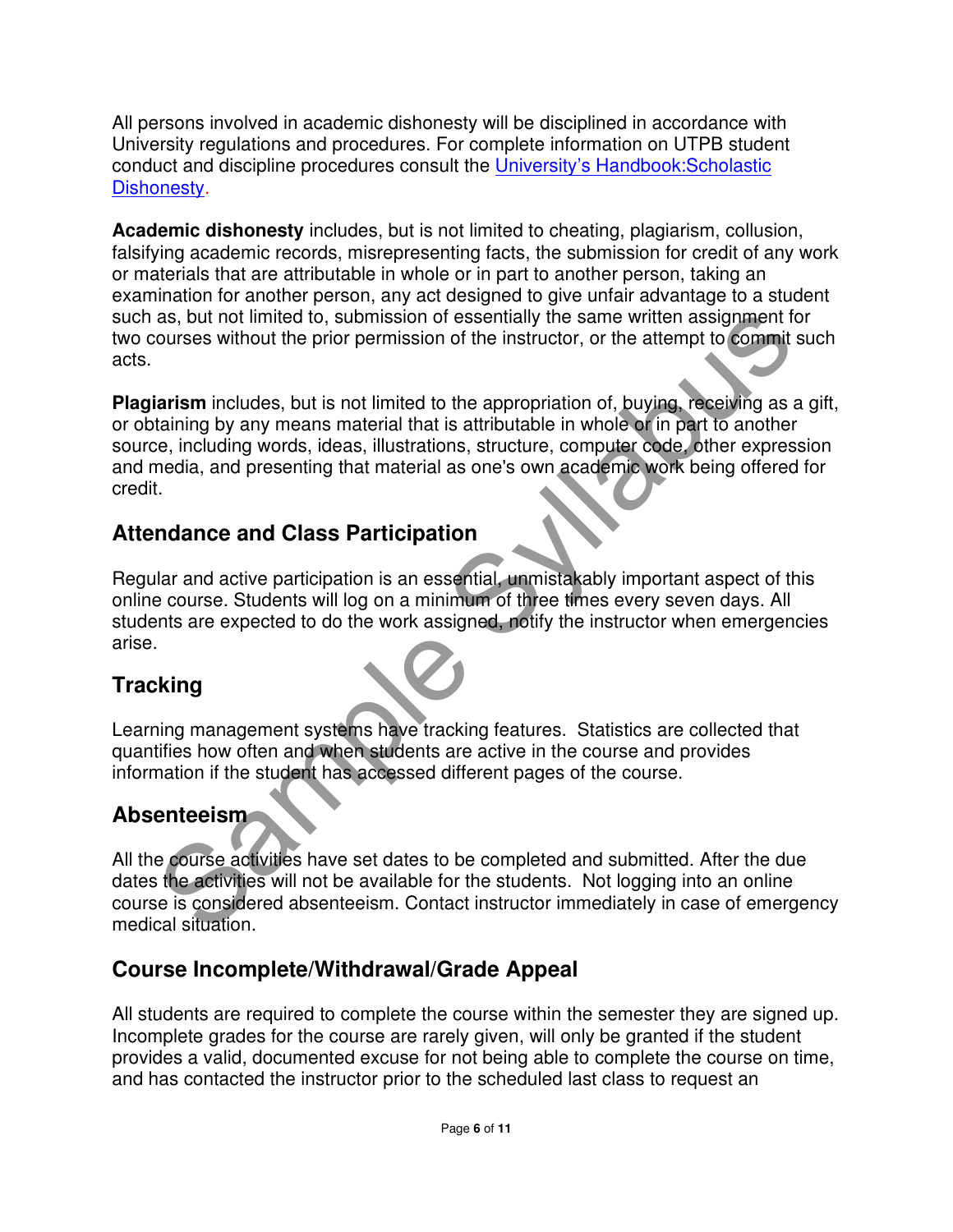extension. The student signs a contract that includes the incomplete course activities and the new due dates.

Find information and dates regarding drops and withdrawals consult the University Handbook: Drops and Withdrawals and Appeal Process.

#### **Accommodation for Students with Disabilities**

**Students with Disabilities:** The University of Texas Permian Basin in compliance with the Americans with Disabilities Act and Section 504 of the Rehabilitation Act provides "reasonable accommodations" to students with disabilities. Only those students, who an Instructor has received an official Letter of Accommodation (LOA) sent by the Office of ADA for Students, will be provided ADA academic accommodations.

**ADA Officer for Students**: Mr. Paul Leverington **Address:** Mesa Building 4242/4901 E. University, Odessa, Texas 79762 **Voice Telephone:** 432-552-4696 **Email:** ada@utpb.edu

For the accessibility and privacy statements of external tools used within courses, go to **Accessibility and Privacy Statements.** 

## **Computer Skills, Technical & Software Requirements**

mericans with Disabilities Act and Section 504 of the Rehabilitation Act provides<br>
onable accommodations" to students with disabilities. Only those students, who<br>
structor has received an official Letter of Accommodation ( This course is designed as a web-based class, which necessitates specific computer expertise on the part of the student, specific computer equipment or programs, and a commitment on the part of the student beyond that of most other courses. Student will need to create word processing documents, save files, submit files and have knowledge on how to use Zoom.

Students can use cloud version of Word, PowerPoint and other Microsoft products through use of their UTPB Outlook 365 and UTPB email address. For more information refer to UTPB Office 365 Page.

## **Computer Technical Requirements**

See Technical Requirements.

### **Online Student Authentication**

UTPB requires that each student who registers for an online course is the same student who participates in, completes, and receives credit for the course. UTPB's Distance Education Policy requires faculty members to employ at least two methods of verification to ensure student identities. To access online courses students must login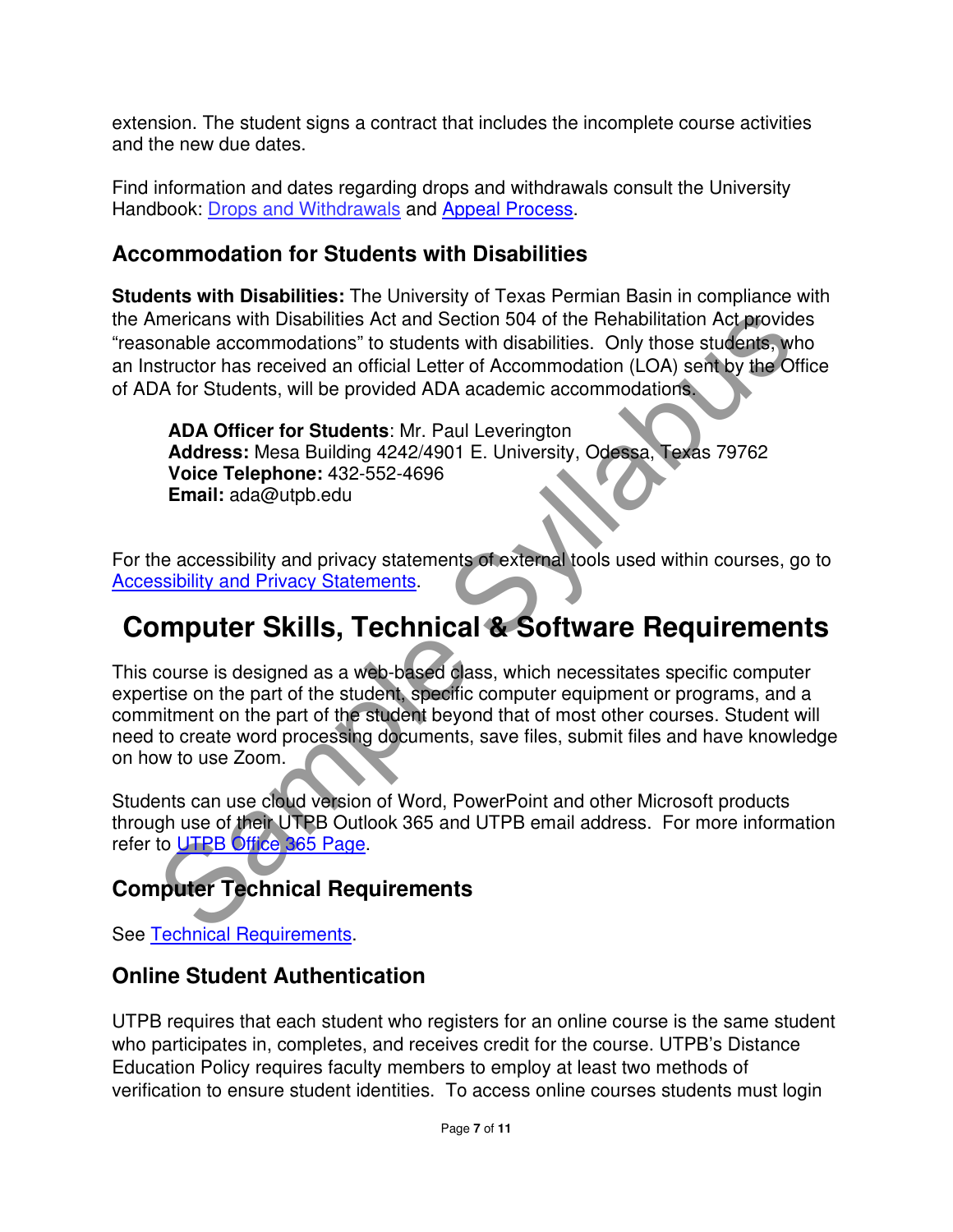to the UTPB learning management system using their unique personal identifying username and secure password. UTPB's Distance Education Policy requires at least one additional student identification method within the course that has been determined and approved by the faculty or academic program. This course satisfies the second method of student authentication by: Presentation of approved photo ID\* through a web cam and video recorded proctoring during assessment

\*Approved up to date photo identifications are: passports, government issued identification, driver's licenses, military ID from DoD. Dual credit and early college high school students use school district identifications.

# **Preparation for Emergencies**

## **Computer Crash**

Solid Students use school district identifications.<br> **Preparation for Emergencies**<br> **Preparation for Students use school district identifications.**<br> **Preparation for Students as a acceptable reason for not completing cours** Not having a working computer or a crashed computer during the semester will NOT be considered as an acceptable reason for not completing course activities at a scheduled time. NOTE: Identify a second computer before the semester begins, that you can use when/if your personal computer crashes.

## **Complete Loss of Contact**

If you lose contact with course connectivity completely (i.e. you cannot contact me via Canvas or email), you need to call instructor, and leave message regarding connectivity loss and contact information.

### **Lost/Corrupt/Missing Files**

You must keep/save a copy of every project/assignment on an external drive, UTPB Outlook 365 OneDrive, or personal computer. In the event of any kind of failure (e.g. virus infection, student's own computer crashes, loss of files in cyberspace, etc.) or any contradictions/problems, you may be required to resubmit the files.

# **End-of-Course Evaluation & Instructor Evaluation**

Every student is encouraged to complete an end of course evaluation survey provided by UTPB. During the last two weeks of class, there will be an announcement in Canvas, an email, and a button in your course navigation that will take you to any available surveys.

The survey is anonymous and your responses are confidential. Your feedback is critical to us and to your instructor as we strive to improve our offerings, and our support of you, the students.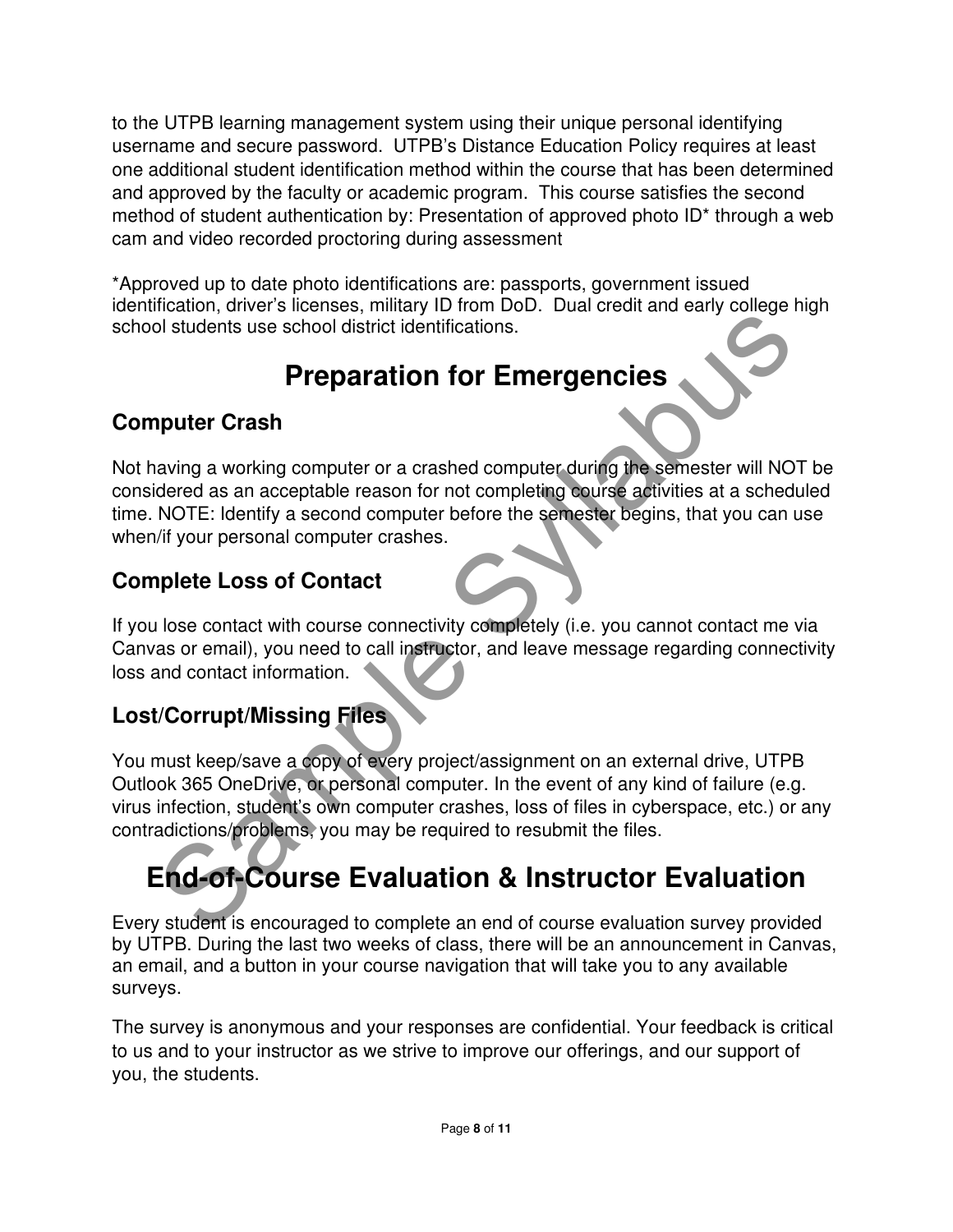# **Student Support Services**

| <b>SERVICE</b>           | <b>CONTACT</b>                                                                                                          |
|--------------------------|-------------------------------------------------------------------------------------------------------------------------|
| <b>ADA</b>               | <b>Services for Students with Disabilities</b>                                                                          |
| Accommodation/Support    | (432) 552-4696                                                                                                          |
| <b>Testing Services</b>  | <b>Testing Services &amp; Academic Accommodations</b>                                                                   |
|                          | <b>Department</b>                                                                                                       |
|                          | (432) 552-2630                                                                                                          |
| Advising                 | (432) 552-2661                                                                                                          |
|                          | <b>UTPB Academic Advising Center</b>                                                                                    |
| <b>Bookstore</b>         | <b>UTPB Campus Bookstore</b>                                                                                            |
|                          | (432) 552-0220                                                                                                          |
| Email, Office 365,       | <b>Information Technology</b>                                                                                           |
| my.utpb.edu              |                                                                                                                         |
| <b>Financial Aid and</b> | <b>UTPB Financial Aid</b>                                                                                               |
| Scholarship              | (432) 552-2620                                                                                                          |
| Library                  | The J. Conrad Dunagan Library Online at                                                                                 |
|                          | (432) 552-2370                                                                                                          |
| Registrar                | UTPB Registrar                                                                                                          |
|                          | $(432)$ 552-2635                                                                                                        |
| <b>Student Services</b>  | <b>Student Services</b>                                                                                                 |
|                          | (432) 552-2600                                                                                                          |
| <b>Technical Support</b> | Canvas                                                                                                                  |
|                          | 1-866-437-0867                                                                                                          |
| Tutoring & Learning      | If you are taking courses through UTPB the following links                                                              |
| <b>Resources</b>         | provide services: <b>Smarthinking Online Tutoring</b> (provides<br>tutoring services), SmarterMeasure (measures learner |
|                          | readiness for online course).                                                                                           |

## **Disclaimer & Rights**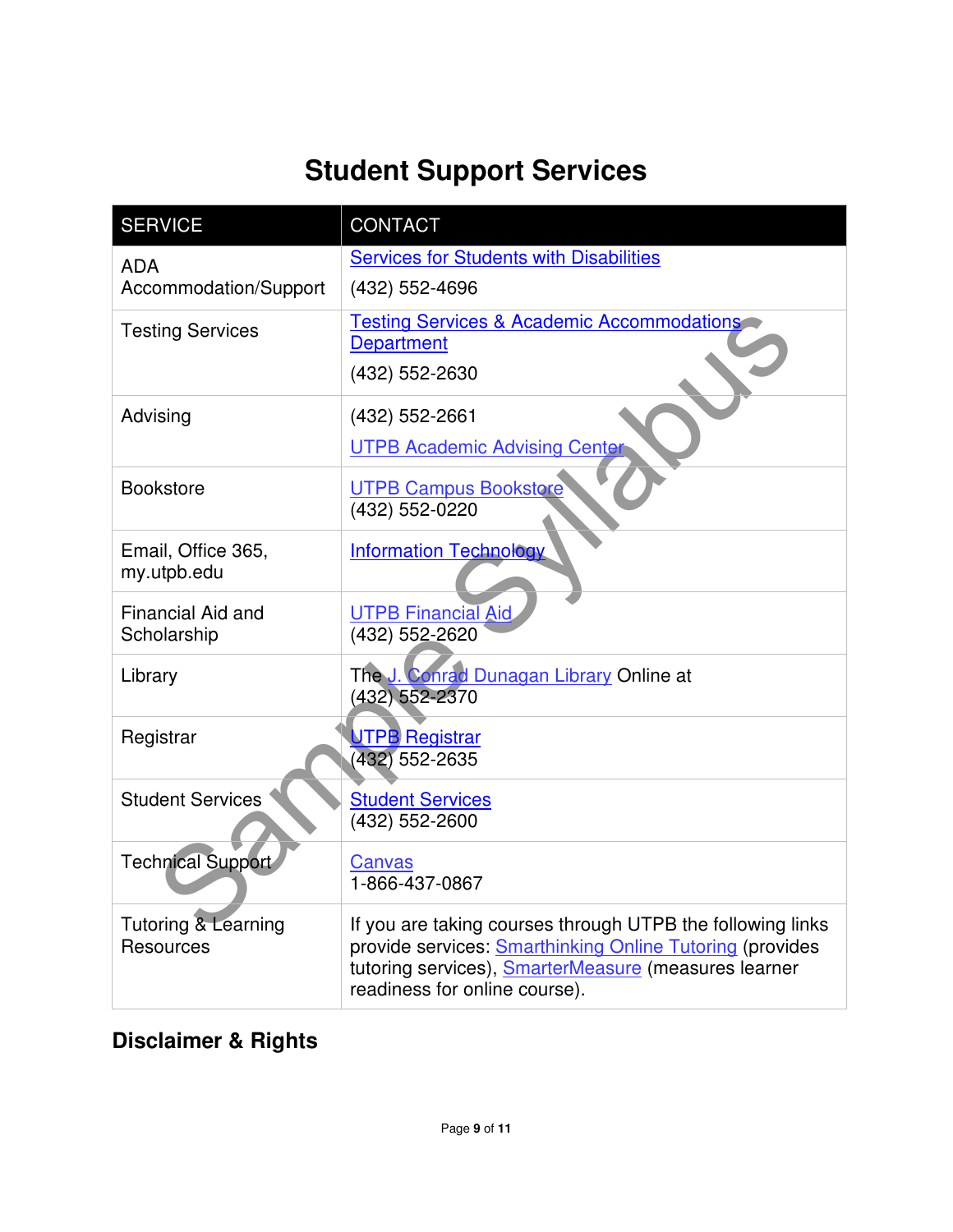Information contained in this syllabus was to the best knowledge of the instructor considered correct and complete when distributed for use in the beginning of the semester. However, the instructor reserves the right, acting within the policies and procedures of UTPB to make changes in the course content or instructional techniques without notice or obligation. The students will be informed about the changes, if any.

## **Copyright Statement**

Many of the materials that are posted within UTPB courses are protected by copyright law. These materials are only for the use of students enrolled in the course and only for the purpose of the course. They may not be further retained or disseminated.

# **Schedule**

|                                                                                                                                                                                                      | law. These materials are only for the use of students enrolled in the course and only for<br>the purpose of the course. They may not be further retained or disseminated. |                 |  |  |
|------------------------------------------------------------------------------------------------------------------------------------------------------------------------------------------------------|---------------------------------------------------------------------------------------------------------------------------------------------------------------------------|-----------------|--|--|
|                                                                                                                                                                                                      | <b>Schedule</b>                                                                                                                                                           |                 |  |  |
| *This is a tentative schedule. The professor reserves the right to modify due dates and<br>assignments to meet class needs as they arise. All assignments are due by midnight on<br>the date listed. |                                                                                                                                                                           |                 |  |  |
| <b>DATE</b>                                                                                                                                                                                          | <b>Assignments/Activities/Topics</b>                                                                                                                                      | <b>Due Date</b> |  |  |
| <b>Week</b><br>1                                                                                                                                                                                     | Read the syllabus, look over Canvas, and introduce<br>yourself in discussion #1.                                                                                          |                 |  |  |
| <b>Week</b><br>$\mathbf 2$                                                                                                                                                                           | Read chps. 1, 2 & 3 in IS. Read chp. 6 in AL. Begin journal.<br>Post and respond in discussion #2.                                                                        |                 |  |  |
| <b>Week</b><br>3                                                                                                                                                                                     | Read chp. 8 in AL. Post and respond in discussion #3                                                                                                                      |                 |  |  |
| Week<br>4                                                                                                                                                                                            | Read chps. 4, 5 & 6 in IS. Choose your favorite strategy for<br>the Strategy project.<br>Submit journal.                                                                  |                 |  |  |
| <b>Week</b><br>5                                                                                                                                                                                     | Choose 2 of the following chps. in AL to read: 10, 11, 12 &<br>13. Post and respond in discussion #4.                                                                     |                 |  |  |
| <b>Week</b><br>6                                                                                                                                                                                     | Read chps. 14, 15 & 16 in AL. Post and respond in<br>discussion #5. Technology lesson due.                                                                                |                 |  |  |
| <b>Week</b><br>$\overline{7}$                                                                                                                                                                        | Read chps. 6, 7 & 8 in IS. Read chos. 18 & 19 in AL.<br>Amber project due.                                                                                                |                 |  |  |
| <b>Week</b><br>8                                                                                                                                                                                     | Read chps 9, 10 & 11 in IS. Journal due.                                                                                                                                  |                 |  |  |